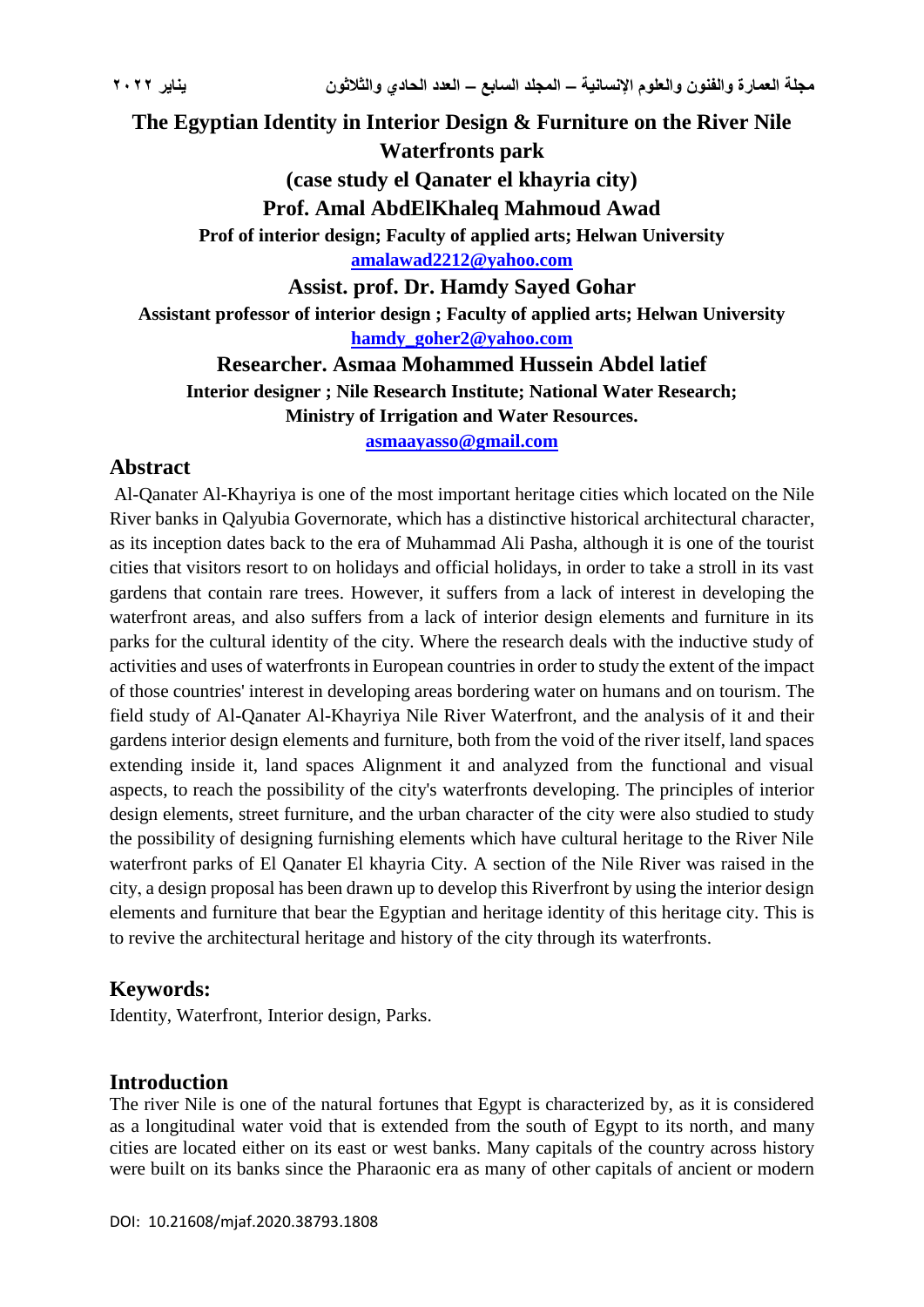countries as they were sources for culture along ages. From the Egyptian urban perspective, the river Nile is having a high privacy regarding the cities it passes through, in particularly touristic and archeological areas, as Nile tourism is considered one of its anchors with all its economic, social, cultural and civilized aspects which greatly rely on the Egyptian heritage and identity.

Despite the increasing world care with developing and innovating waterfront for what such places has of high significance that matches its privacy and its uniqueness regarding the functional and optical sides, but some developing countries such as Egypt are facing major problem in not caring about such areas and subjecting such an important touristic and entertaining resource at many Egyptian cities to be wasted and misused. That's how the role of creative designer comes up, as designer is only a human with cultural background of his/her community that has showed up and was formed somehow through his/her identity that sprang out the inherited or gained cultural and social environment. The designer use of heritage and merging it with contemporary designs is one way to show up his/her personality.

That's why this research is subjecting one of the most significant subjects that the country cares about and is tightly connected directly to designer and indirectly to nature as it documents cultural and historical values of design and architecture and invitation for their revival and using them in developing the River Nile waterfronts that are considered of the most important areas for tourism in Egypt.

# **The research problem**

Lack of caring about elements of interior design and furniture for the River Nile waterfronts in Egypt which is negatively affecting the aesthetical and optical sides of the River Nile.

- Lack of clarity of the Egyptian identity in interior design and furniture of the amusement parks of the River Nile waterfronts.

The unavailability of places for people to walk around the river banks in Al Qanatir Al Khayriyyah (The Khayriyyah Barrages) city.

The Nile Cornish of the barrages has no green landscape.

## **The research goals**

Revival of the Nile Cornish of the barrages which is considered one of the most touristic cities in Qalyubia governorate.

Emphasizing the Egyptian identity in elements of the amusement parks of the River Nile waterfronts, as it has a role in increasing the Nile tourism in the city.

- Create places for picnics parallel to the Nile in Qanatir Al Khayriyyah without using private clubs which acquire a huge amount of money.

# **The research methodology**

The paper follows field and inductive methodology.

## **The research hypotheses**

The possibility of confirming the identity in waterfronts.

Caring about waterfronts parks in Al Qanatir Al Khayriyyah (The Khayriyyah Barrages) city will have a positive and social and entertaining payoff for the people of the city and visitors who go there in Easter or summer holidays.

- Confirming the Egyptian cultural identity in elements of interior design and furniture for the river Nile waterfronts parks in Al Qanatir Al Khayriyyah might have a significant role in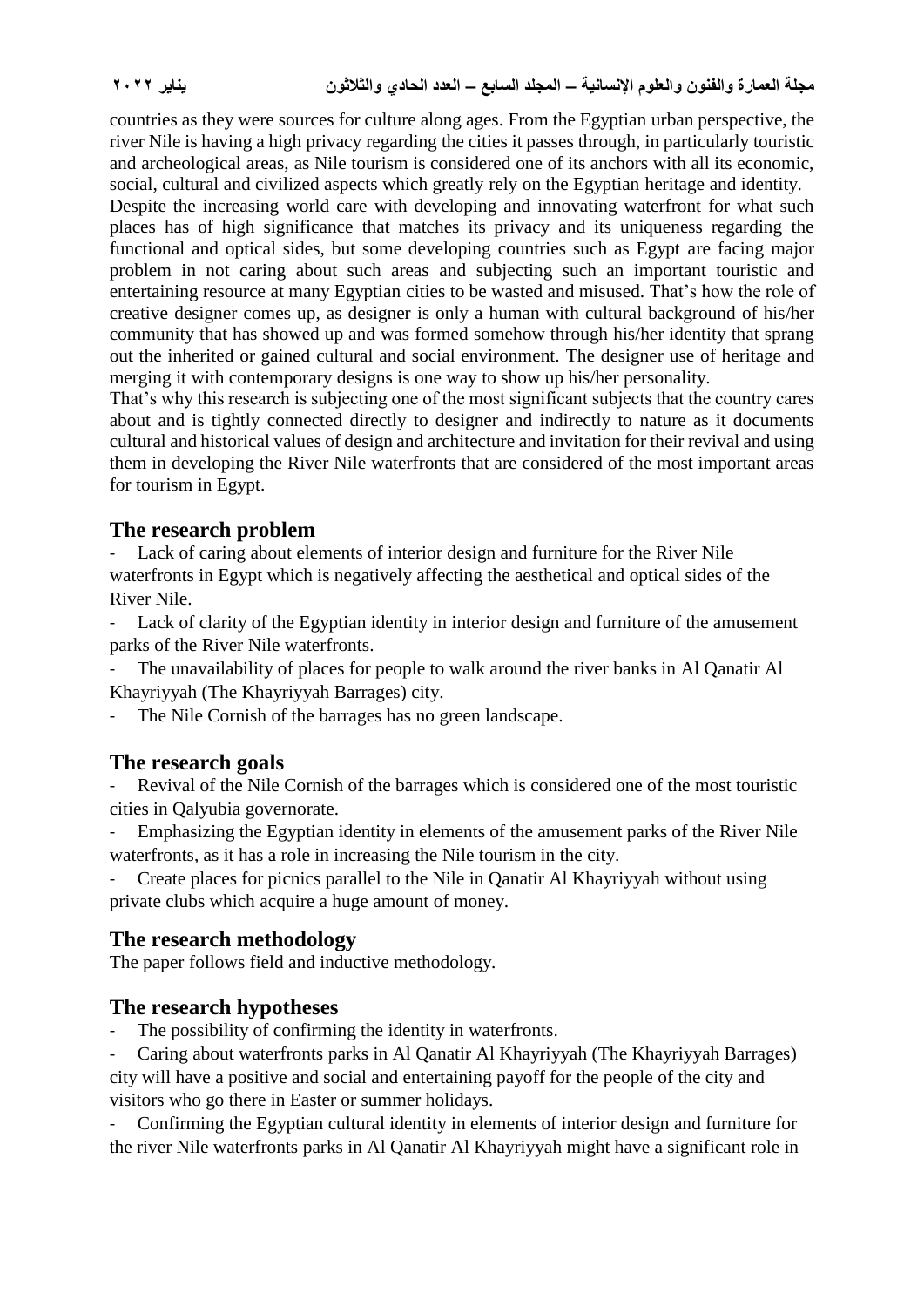increasing the Nile tourism in the city as it is considered as a mean for spreading the Egyptian and historical culture of the city on the river banks.

# **The applied study**

The research is based on studying the areas of the river Nile waterfronts through determining the current situation and advantages and disadvantages in order to reach a perfect design for the river Nile waterfronts at the area of study (Al Qanatir Al Khayriyyah).

# **The river Nile ranges**

The current situation has been monitored of the longitudinal ranges that are parallel to the current of the river which are influenced and interactive with the Nile functionally, kinetically and optically which are 4 longitudinal ranges connected and influenced by the Nile from functional, optical and kinetic aspects (as in figure 16) which represents:

**The riverbed**: where movable and fixed touristic floating boats and floating hotels were monitored as well as river bus stations, picnics boats, ferryboats and anchors for tourism and fishing trips.

**The surface**: where entertainment areas, social and sportive clubs and plantations were spotted. **The Nile fronts:** various sectors and uses were spotted such as service, industrial, countryside and residential sectors with their different levels.

**The urban depth:** it includes the rest of the urban sectors whether residential, commercial or entertaining.

## **The aim of the applied study:**

It aims to reviving the Nile Cornish for Al Qanatir Al Khayriyyah (The Khayriyyah Barrages) city which is considered one of the most significant touristic cities at Qalyubia governorate and confirming the Egyptian identity in elements of the river Nile waterfronts parks for what they have of increasing the Nile tourism in the city, that's could be achieved by realizing a design with perfect elements of interior design and furniture for the river Nile waterfronts parks in a way that carries the Egyptian identity of Al Qanatir Al Khayriyyah city as this city carries an archeological style that goes all the way to the age of Mohamed Ali Bash in order to realize the best investment for the river Nile on the functional and optical levels. The field of the applied study is concerned with making field study for the river Nile fronts in Al Qanatir Al Khayriyyah and analyzing elements of interior design and furniture for the river Nile waterfronts parks, also analysis of the void of the river itself and the extended lands inside of it, also the voids of the parallel lands that can be combined (squares-gardens) or longitudinal such as (car waysfootpaths). They will be analyzed through 4 main sides that cover both functional and visual levels which are the use of space and the general ratio of spaces, the possibility of reaching the river and clarity of optical vision and the quality of designing elements of interior design and furniture for the river Nile waterfronts parks at the city particularly.

# **The methodology used in the applied study**

It could be summarized in analyzing and evaluating the area of the study through 4 main sides which are the use of waterfronts voids, the presence of enough general and connected voids, clarity of optical vision and quality of designing elements of interior design and furniture. Those sides are being divided into many secondary points that represent the most significant elements of analysis and design at each one of them. The analysis process is being done at both levels of surface and Cornish.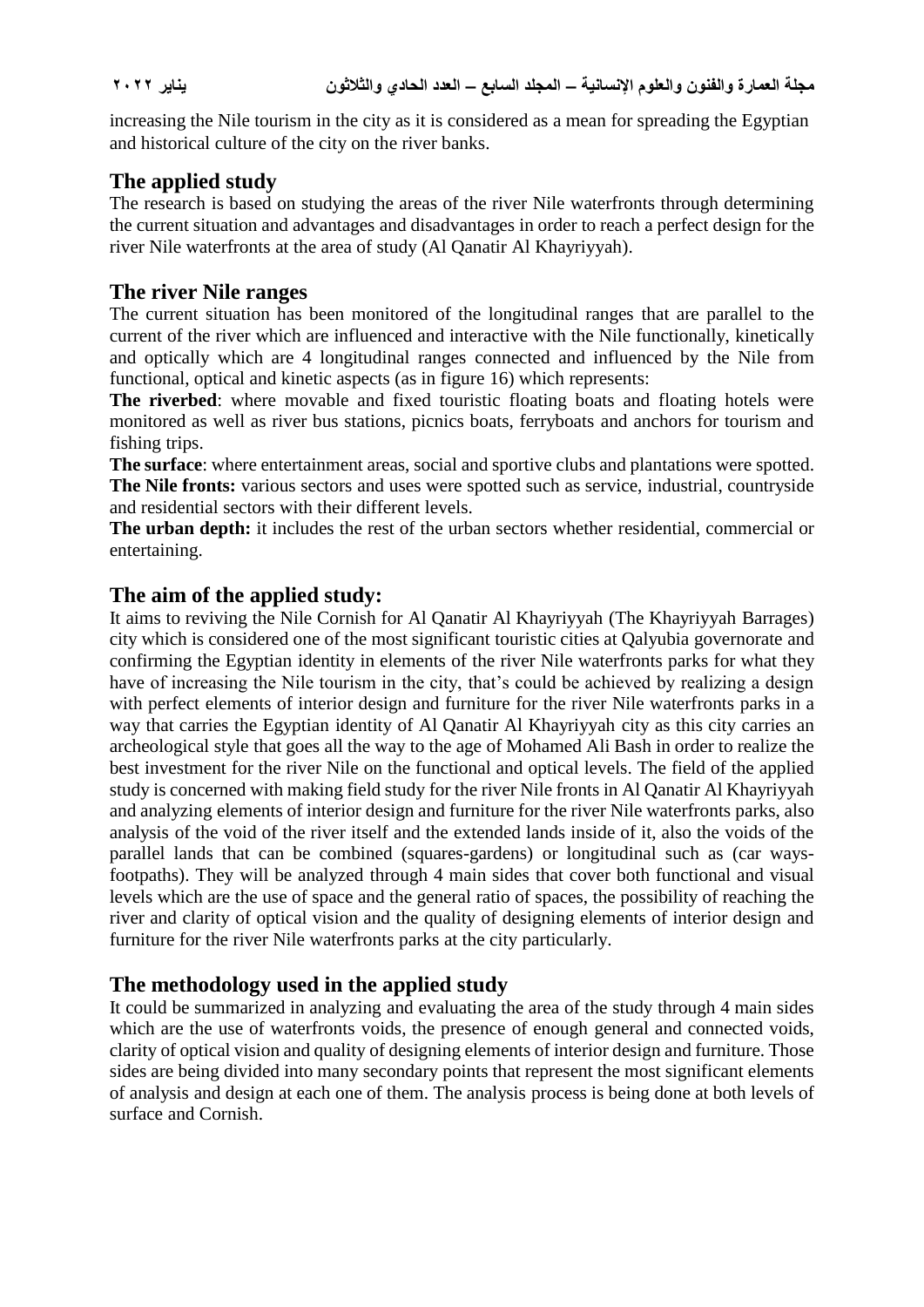## **The results**

#### **First: results of field search**

Lack of enough places for picnic on river banks at Al Qanatir Al Khayriyyah city.

Rarity of green landscape parallel to Al Qanatir Al Khayriyyah city Cornish.

Lack of elements of interior design and furniture for parks of (The Khayriyyah Barrages) city of heritage identity that is being carried by the architectural style of the city.

Absence of sidewalk parallel to the river Nile at some sectors of the river banks which are being dominated by the main paths for cars.

#### **Second: results of the design treatment that could achieve the goal**

Creating enough places for picnic on the river banks.

It is possible to use the river Nile fronts economically by building booths for selling handmade products which are being manufactured by the raw material produced by the areas over the Nile, which is considered as a spread for the popular handicrafts of such regions.

The river Nile is one of the important fortunes that can be used in increasing the cultural and Nile tourism of The Khayriyyah Barrages city in addition to entertainment tourism that this city is known for (gardens and parks) through the realization of cultural and urban identity to design elements of interior design which include (seats- pergolas- lighting units- fencesetc.).

- Optical and formative determinants that urban spaces are made of, have a strong impact on confirming the national style and the cultural identity to design waterfronts parks for Al Qanatir Al Khayriyyah city.

Longitudinal sectors of the Nile parallel to the water stream are being affected and interactive with the river Nile functionally, kinetically and optically.

## **Recommendations**

1- The researcher recommends for the specialists of the river Nile to add some restricted laws and disciplines to protect it from pollution, being one of the Egyptian fortunes that can realize progress in the sector of cultural tourism.

2- The researcher recommends confirmation of the Egyptian identity on the river Nile banks for the possibility of turning it into an open museum that shows the history and identity of each city that overlooks the Nile through its waterfronts.

# **References**

## **Arabic references**

1- Haraz Emad Reyad "strategies of developing urban, public Voids-Gaza city as a case study) a research introduced for master thesis in architectural engineering- faculty of engineering- the Islamic University-Gaza-2014-p.13.

2- Hamdy Fahim Amany, Mahmud Ibrahim Dalia "symbolic significance in design and its role in rooting the Egyptian identity" a published research at journal of architecture, arts and humanistic science- article no.10-folder 3- issue no. 12-autumn 2018-p. 143-161.

3- Abd Al-Ghany Anaam "basics of coordinating a site and its effect on the comfort system of interior design" a published research at journal of architecture, arts and humanistic sciencearticle no.3-folder 5- issue no. 23- autumn and summer 2020-p. 38-53.

4- Yassin Hend Fouad Gamil "role of elements of site coordination in enriching aesthetical and functional values of urban voids" master thesis - the Islamic University-Gaza- faculty of engineering- architecture department-2015.